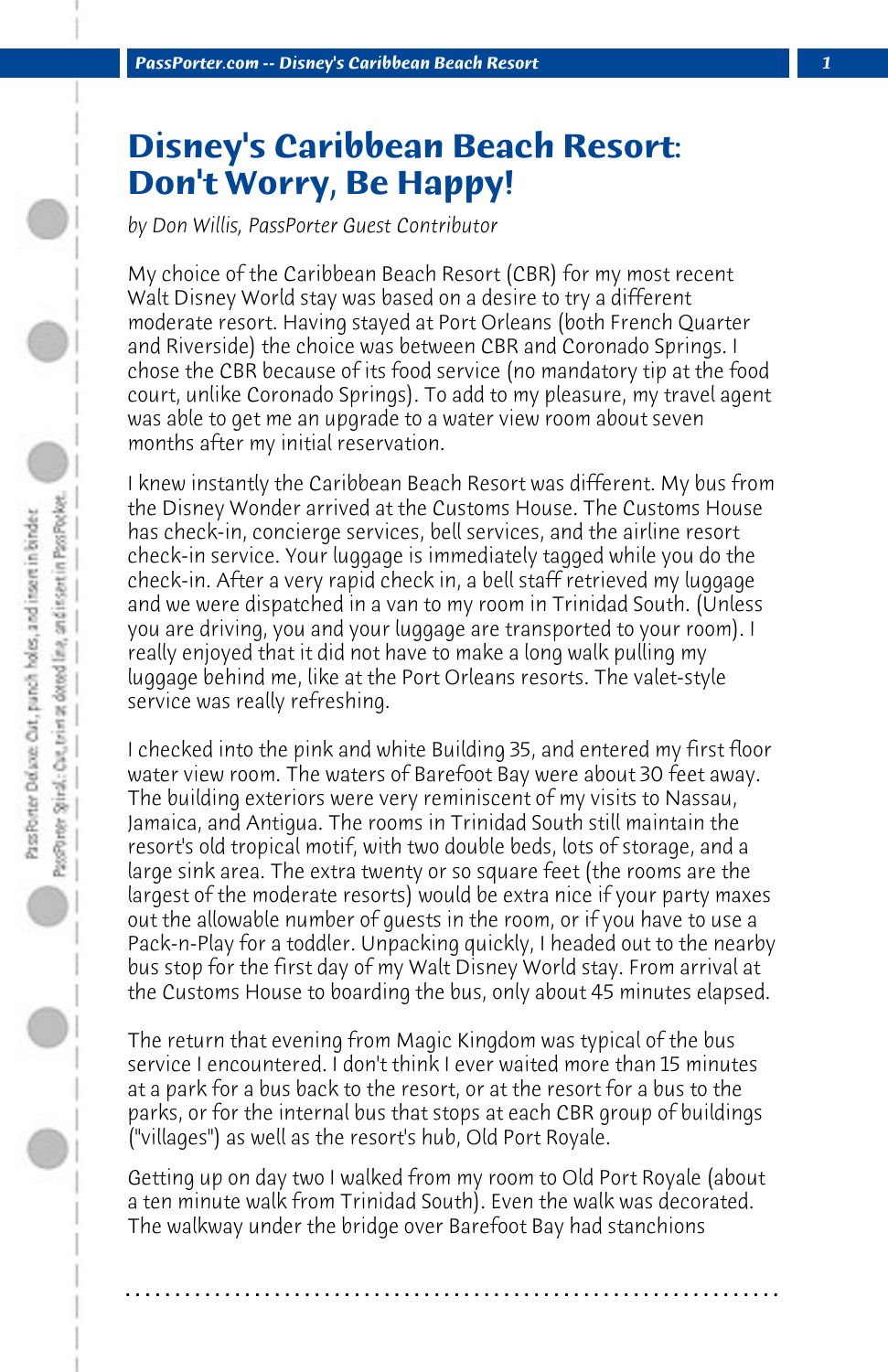painted similarly to gingerbread men to keep electric carts and the surrey rental bicycles from crossing under the bridge. The entire resort had Caribbean plants in bloom. The amount and variety of flowers blooming in December reminded me of my visits to Nassau and Disney Cruise Line's private island, Castaway Cay, earlier in the week. I then entered Old Port Royale for a quick-service breakfast and a stroll through the Straw Market shopping area. The various food service counters are on one side of an indoor "street," with the registers and seating on the other. The selection was very nice and the food hot and fresh. The Straw Market had Calypso- and Pirate-themed merchandise, including items for use in the pools. The selection of Pirates of the Caribbean merchandise was almost as broad as that of the Plaza del Sol Caribe bazaar at the exit to the Pirates of the Caribbean ride in Magic Kingdom. The Calypso Trading Post (store) had something on sale every day. There was more resort-specific merchandise than I had seen at Disney's other Moderates. While there, I also looked at the rentals available at the Boat and Bike Works, and viewed the newly-efurbished pools. It was super cool. The pool gates were locked this early in the day - I suspect that it is only open when life guards are present.

I stopped at the concierge desk (they have them both at the Customs House and in Old Port Royale) to change some advanced dining reservations (ADRs) and then caught a bus to Animal Kingdom. After Animal Kingdom's closing, I got off the bus at Old Port Royale to pick up merchandise I had bought the previous day. The merchandise pickup service was quick (and the merchandise was right there under the counter-not off in some back room). I then took the resort's internal bus to my room, changed, and tried one of the pools. Even on a December evening, the water was warm and refreshing after a day walking in the parks. Each of the Villages (Jamaica, Aruba, Barbados, Martinique, Trinidad North, and Trinidad South) has its own pool and beach area. The pools are large and heated. The beach areas have hammocks and 'sand' decorations. You can dip your toes in Bay Lake, but no swimming in the lake.

Saturday morning I returned for breakfast, and then concierge services in Old Port Royale summoned me a cab to get to the Yacht and Beach Club Convention Center. The concierge here can do all the services that the concierge desk at the Customs House can. The cab arrived almost as fast as I could walk out front, and the fare was about \$10.

Check out at the Caribbean Beach Resort is the reverse of your arrival. If departing by Disney's Magical Express (DME) for Orlando Airport, you call bell services the day before your departure. They make an appointment to pick you and your luggage up at an agreed upon time and transport you to the Customs House. There you can use the Resort

**. . . . . . . . . . . . . . . . . . . . . . . . . . . . . . . . . . . . . . . . . . . . . . . . . . . . . . . . . . . . . . . . . .**